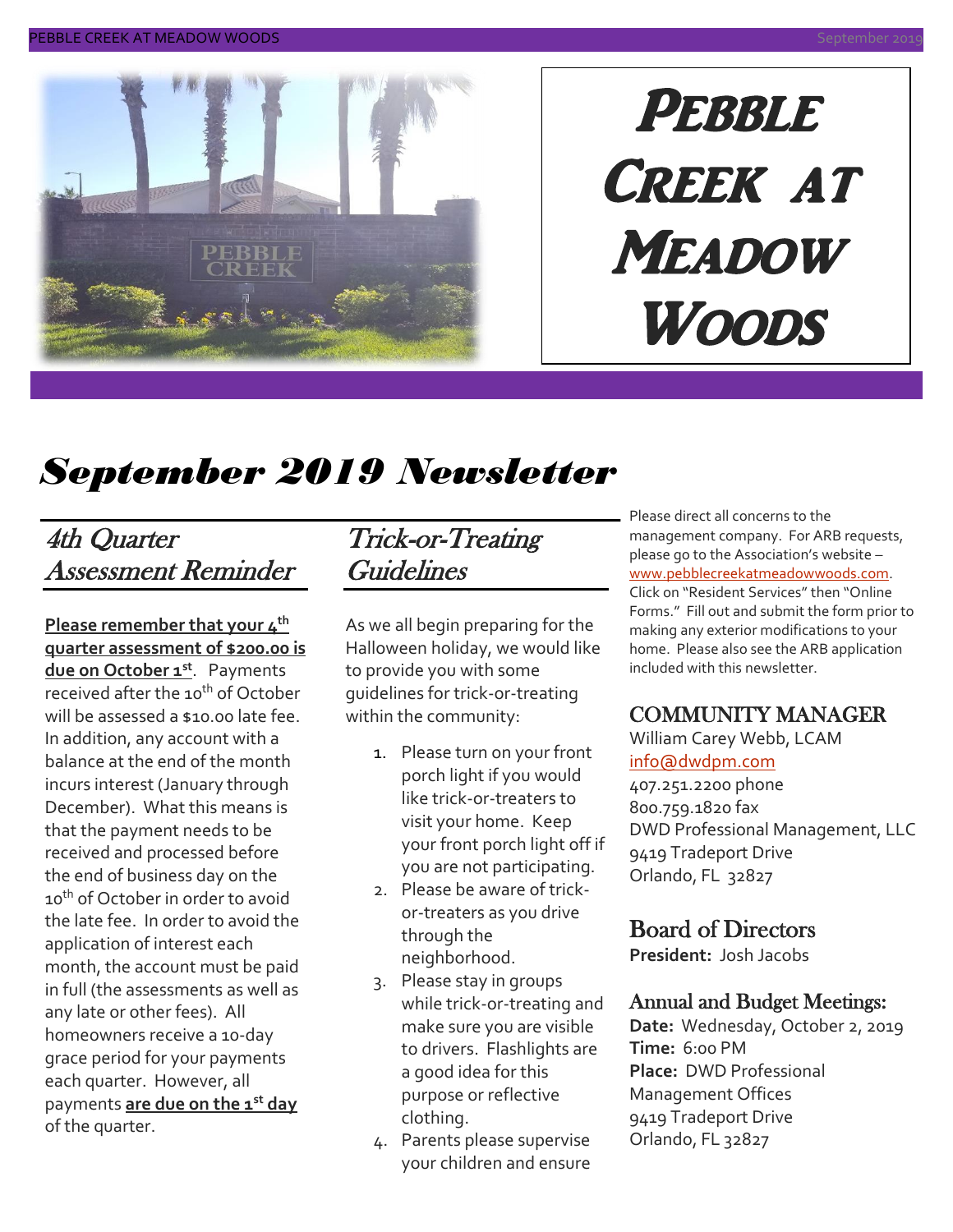#### **EBBLE CREEK AT MEADOW WOODS**

- 1. that they stay safe. Always check your children's candy at the end of the evening to ensure that it is safe for them to enjoy.
- 2. Please try to limit your trick-or-treating between the hours of 6-9 PM. Since this is a school/work night, we all need to get up as usual on Friday morning.
- 3. Have fun and happy trick-or-treating!



### DWD Upcoming Holiday Hours

Please be advised that the offices for DWD Professional Management will be closed on **Thursday, November 28 and Friday, November 29, 2019** in observance of the Thanksgiving holiday. Our offices will also be closed on **Monday, December 23, 2019 through Wednesday, January 1, 2020** in observance of the Christmas and New Year's holidays. We wish everyone a happy holiday season.

### Association Payments Via the Payment Portal with Center State and Payment **Reminders**

If you have set-up automatic payments through the on-line payment system with Center State Bank, please be aware that DWD Professional Management does not have access to that system and any updates needed must be made directly by you. If you have made any errors in terms of the amount of your payment or the frequency of your payment, please login into the portal to make any necessary revisions. Go to schedule payments, cancel the current request, and start a new request with the correct payment amount and/or frequency.

Please keep in mind that the system is automatically selected for monthly payments, so please indicate the correct frequency for your association payments and change as needed. The assessment payments for Pebble Creek are quarterly and are due on January 1, April 1, July 1, and October 1. Please also be aware that all on-line payments take 2 to 3 business days for processing before they are applied to your account.

In addition, the on-line payment system is a payment portal only. This system is not connected to the account system with the management company. The payment portal does not have any information regarding your current account balance. If you need your account balance or a full detailed payment history report, you must contact the management company directly.

Finally, please be aware that DWD Professional Management does not send payment reminders by text or email. If you are receiving payment reminders through text or email, this is because you have signed up for it through the online payment portal. If you have signed up for the reminders in error, please login into the portal. Go to notifications and cancel/edit the request and make any changes needed or set-up a new request.

If you have any questions or concerns about the on-line payment portal, please contact the management office for assistance.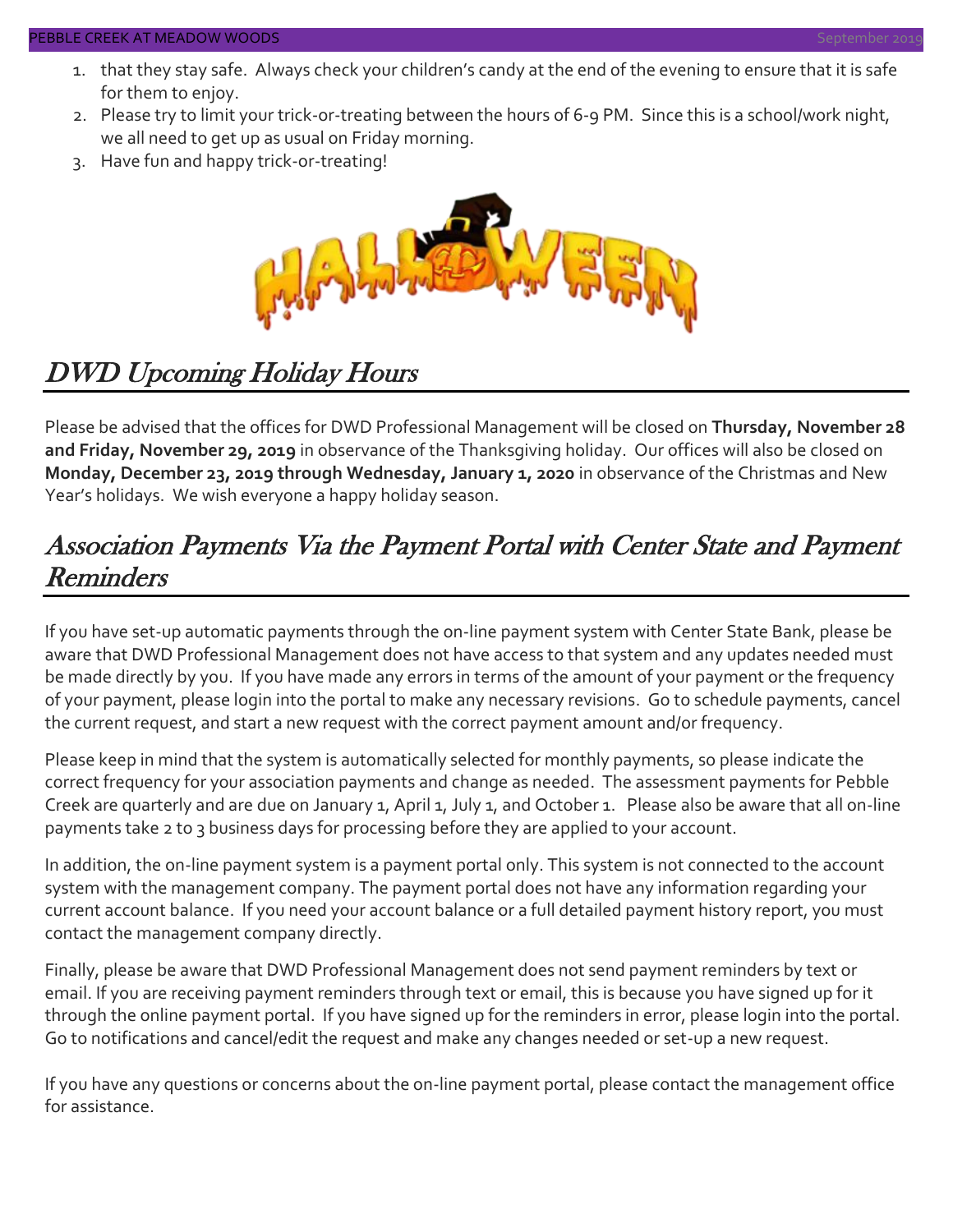### Reporting Street Light Outages

If you notice a street light out on your street, please call Duke Energy at 407-629-1010 to report the street name or section where the light is located. You may also visit the following website to report the outage: [https://www.duke](https://www.duke-energy.com/customer-service/request-light-repair)[energy.com/customer-service/request-light-repair.](https://www.duke-energy.com/customer-service/request-light-repair)

Please contact the management office if you need assistance or if you have any questions.

### Pool Rules

Please be advised that the pool closes at sundown every day. No unauthorized people may enter the pool after this time. Many people ask why the Association has chosen to close the pool at sundown. The answer is simple. **We did NOT choose this time**. The State of Florida decided this for us! *Since there is not enough light per State guidelines, we must close the pool when the sun goes down*.

Next, there is a list of pool rules located in the pool area. Please take a minute and review these rules. One of the most important rules is the age limit for use. If you are under the age limit, *you may NOT use the pool without a parent or guardian being present.* Accidental drowning in a swimming pool is a leading cause of death in Florida for children. Please be advised there are no lifeguards at the pool, and the maintenance personnel are *not* trained in CPR or pool safety. Failure to comply with the Pool Rules may also result in you being asked to leave the area.

Thank you for your cooperation with this matter. If you have any additional concerns or questions regarding this issue, please contact the management office.

### Parking Regulations

If your vehicle is parked on the street at night in the community, your car may be towed. Per the rules and regulations of our community, all vehicles must be parked in your garage or driveway at night. If a vehicle is parked on the street between the hours of 12 AM – 6 AM, it may be towed **without warning at the owner's expense**.

**If you are planning a special event or party**, and you will have guests parked in the street from 12 AM – 6 AM, please contact the management office to make arrangements **at least 24 hours in advance** so we may inform the towing company and so we have time for you to pick up parking permits from the management office. Please be aware that the maximum number of vehicles permitted is 10. During the If your vehicle or a vehicle of a guest is towed due to a violation of the parking rules and regulations, you should **contact the towing company to resolve the situation**. *Do not call DWD Professional Management regarding a towing issue*. The Board has not authorized the management company to make ANY exceptions to the parking rules and regulations. If you do not follow these parking rules, you will be towed **at your own expense** and **will not be reimbursed for any reason**.

Please be advised that the towing company, **Universal Towing and Recovery**, has moved from their previous location. The towing company's contact information is as follows: **Universal Towing and Recovery, 407-816- 0102, 206 6th Street, Lot 300 Orlando, Florida 32824.**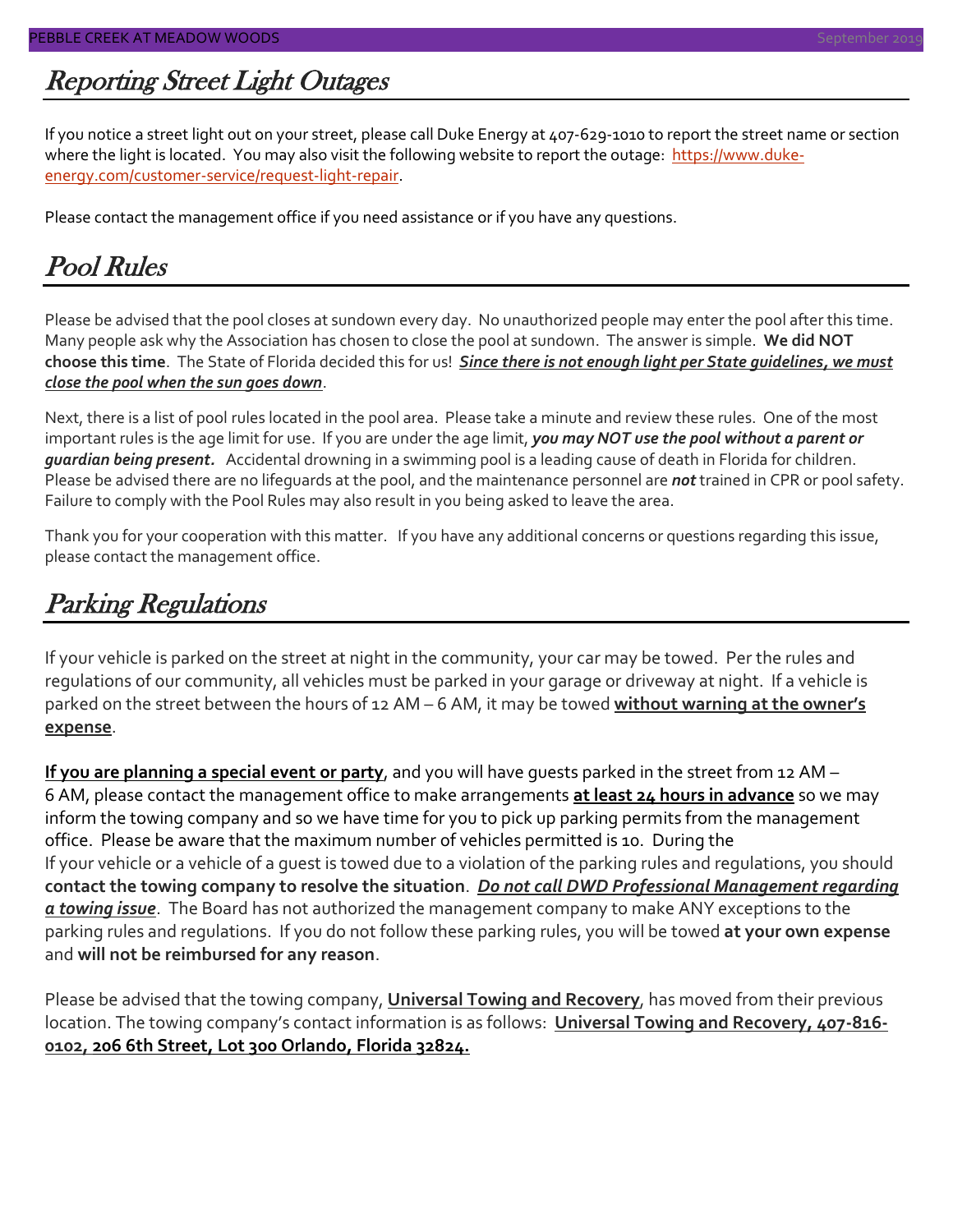### Off-Duty Sheriff's Deputy Patrols and Suspicious Activity

Your community is patrolled several days per month by an off-duty Orange County Sheriff's Deputy. The deputy is on patrol to spot suspicious activity, to help enforce traffic laws, and to help the people in communities we manage in Meadow Woods. If you see the deputy on patrol, and if you have noticed any suspicious activity, please stop the deputy and talk with him regarding your concerns. You should also call the Orange County Sheriff's Department at (407) 836-4357 to report suspicious or criminal activities. **The Sheriff's Department is the only organization charged with the protection of your property, and they are the only organization with the authority to approach and stop these people and their activities**.

Please be aware that the deputy is only able to enforce state law and county ordinances. If you see a community violation (i.e., parking on the grass, people with water balloons in the pool area, etc.), please call DWD Professional Management to address these concerns. Thank you.

### Noise Complaints

Please be aware that Orange County Sheriff's Department does not have any set time for enforcing the noise violation ordinance. According to our local deputy, the Disturbance of the Peace Statute is enforceable any time of day. **If you feel that your neighbors are violating the noise ordinance, please contact the Orange County Sheriff's Department to file a complaint at 407-836-4357**. The Sheriff's Department will then send a deputy to request the responsible party to tone down their gathering. If a second request is made concerning the same disturbance, the Sheriff's Department will take the necessary actions to ensure your neighbors follow the noise ordinance.

Please be aware that the Association is not responsible for enforcing County ordinances. Only the Sheriff's Department may enforce County ordinances and laws. If you have any questions or concerns regarding this issue, please contact the management office.

### Architectural Changes (Exterior Modifications)

It has come to our attention that some homeowners are not familiar with the steps of the Architectural Review process. That is quite understandable. We would like to take this opportunity to help anyone in our community better understand this process.

If you are going to make any changes to the front of your property, including landscaping changes, or if you intend to make any structural changes to your property (i.e., room additions, pools, screen enclosures), then you will need to fill out the Architectural Review Committee (ARC) application.

These applications will always be available on your community's website and they are included in the monthly newsletter (please see the form below). Please follow the instructions on the form and submit all of the required documents for your requested change. When you are submitting an application to the ARC, remember to include the following:

1. Two (2) copies of the property survey that show the location of the proposed changed, alteration, renovation or addition.

- 2. Two (2) drawings of your plan(s).
- 3. Two (2) copies of color samples, if applicable.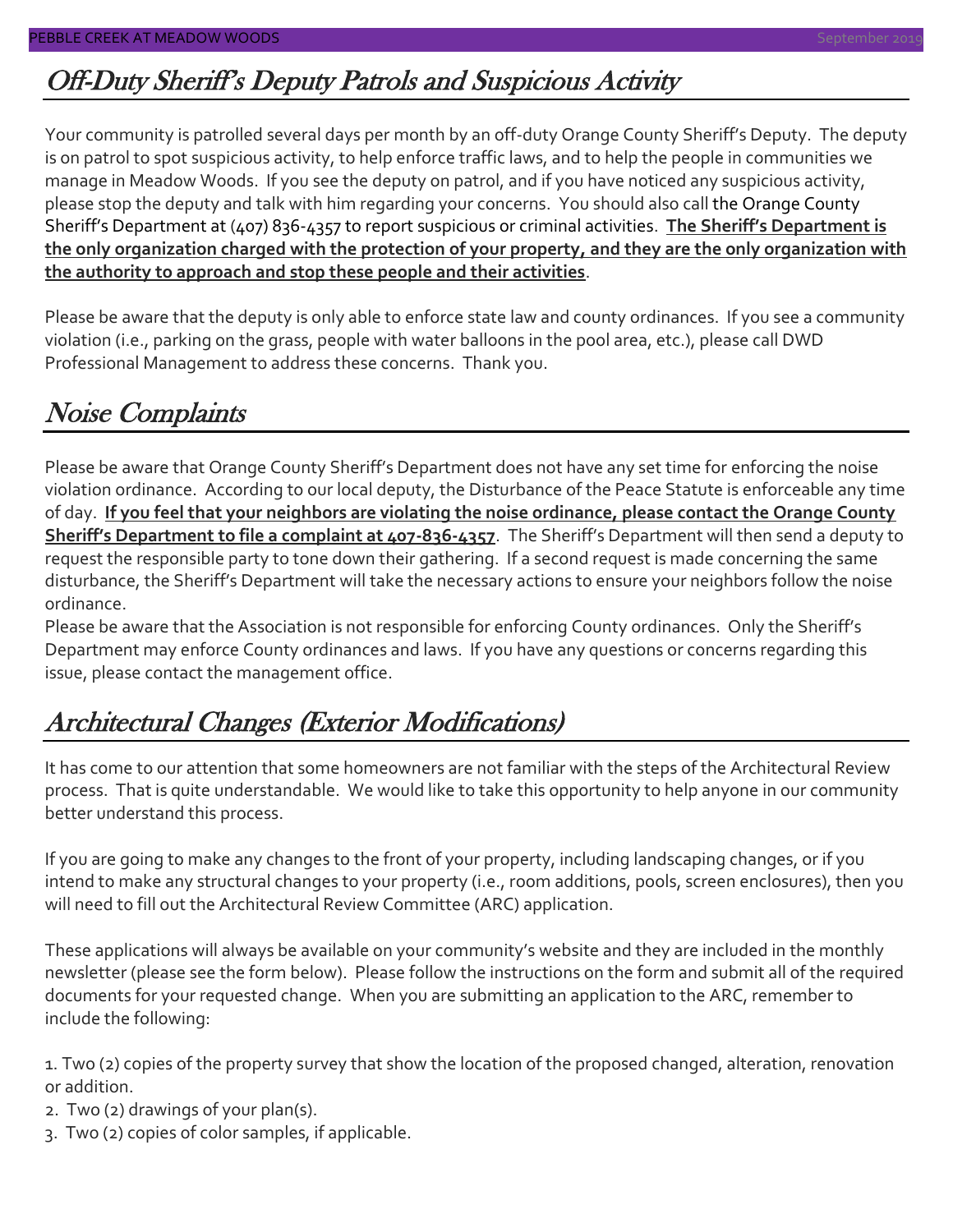Please note that applications submitted by fax or without two (2) copies of the survey, drawing, or color sample will be considered incomplete. If an application is incomplete, it will not be processed and will be returned to you.

Finally, please be aware that the Association has architectural guidelines indicating the list of approved color schemes for painting your home and the shingle colors for any roof replacements. If you would like to review these guidelines, please visit the Association's website at the following link: [https://pebblecreekatmeadowwoods.weebly.com/architectural-change-form.html.](https://pebblecreekatmeadowwoods.weebly.com/architectural-change-form.html) You may also find the approved color schemes on the Sherwin Williams website using the following link: [https://www.sherwin-williams.com/homeowners/color/find-and-explore-colors/hoa/orlando/fl/pebble-creek-at](https://www.sherwin-williams.com/homeowners/color/find-and-explore-colors/hoa/orlando/fl/pebble-creek-at-meadow-woods/)[meadow-woods/](https://www.sherwin-williams.com/homeowners/color/find-and-explore-colors/hoa/orlando/fl/pebble-creek-at-meadow-woods/)

If you have any questions, please call us at 407-251-2200, and we will be happy to assist you. Also note that management does NOT approve or deny any of these requests. We collect the applications and then submit them to the community's Architectural Review Committee (ARC). The ARC is a group of volunteer homeowners who review the applications and approve or deny the applications based on your community's written criteria (the architectural guidelines). Per Florida Statutes, this process may take up to 30 days.

As soon as the Committee makes a decision, we will mail you the letter of approval or denial. Please make sure you do not proceed with any improvements until you have heard from the Committee. I hope this helps everyone understand the Architectural Review process a little better. If this still leaves you with any questions, please feel free to contact our management office.

#### Monthly Property Inspections

The community management company is tasked by the Board of Directors each month to complete an inspection of all properties within the community. Below is a list of some of the violations that they will be on the look-out for during these inspections:

- **1)** Lawns that need maintenance or full replacement (weeds, dead spots, irrigation issues, etc.)
- 2) Houses that may need pressure washing or painting. Please be aware if the paint looks faded over 50% of the visible structure, if the concrete blocks are showing through the paint over 10% of the visible structure, or if there are settling cracks throughout the home that require caulking, then we will ask for the homeowner to repaint the house
- 3) Roofs that need pressure washing.
- 4) Fences in need of cleaning and/or repair
- 5) Driveways that may need repairs or pressure washing
- 6) Weeds and grass in flower beds and missing mulch or stones in flower bed area
- 7) Roofs with mold or broken/missing shingles
- 8) Parking in the grass
- 9) Commercial vehicles, recreational vehicles, or trailers in driveways

The community management company's staff members will inspect each property from the road in a vehicle, and they will take pictures of any violations. They will not go onto your property to complete their inspection. Please be kind to the inspectors when they are completing their monthly inspections. The staff members will always identify themselves when approached if you have questions. However, please do not approach them in a hostile or negative manner. They are there to complete a job as directed by the Board of Directors and to help the community.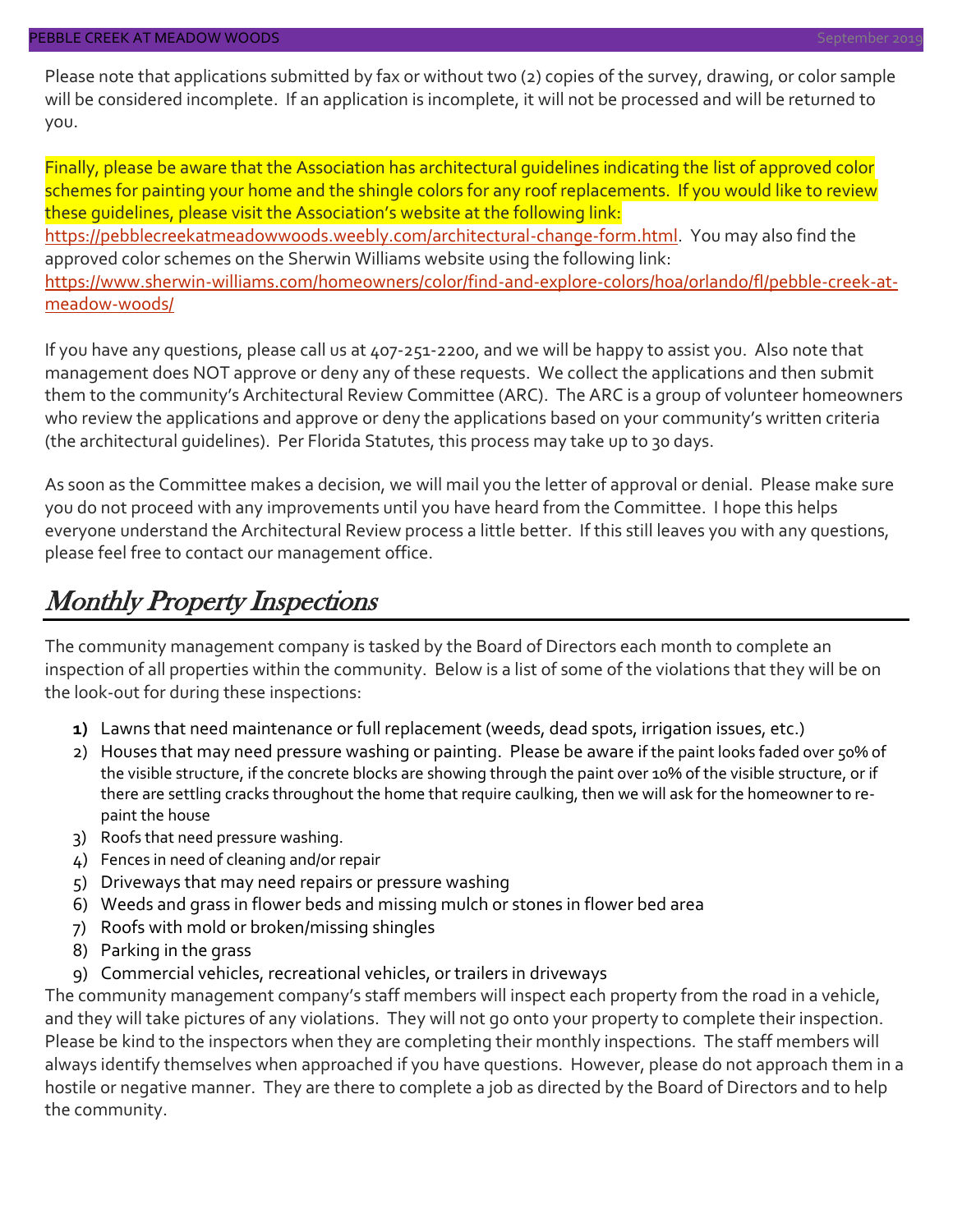#### PEBBLE CREEK AT MEADOW WOODS in the state of the state of the state of the state of the state of the September 20

If the inspectors find any problems with the exterior of your home, the management company will send you a letter notifying you of the violation. If you receive a violation letter, please feel free to contact the management company via email or by phone if you have any questions or if you need more time to correct the area of concern. The management company will work with you to make the needed improvements. Communication is very important so we can work together to maintain and improve our property values. Thank you for your cooperation regarding these matters.

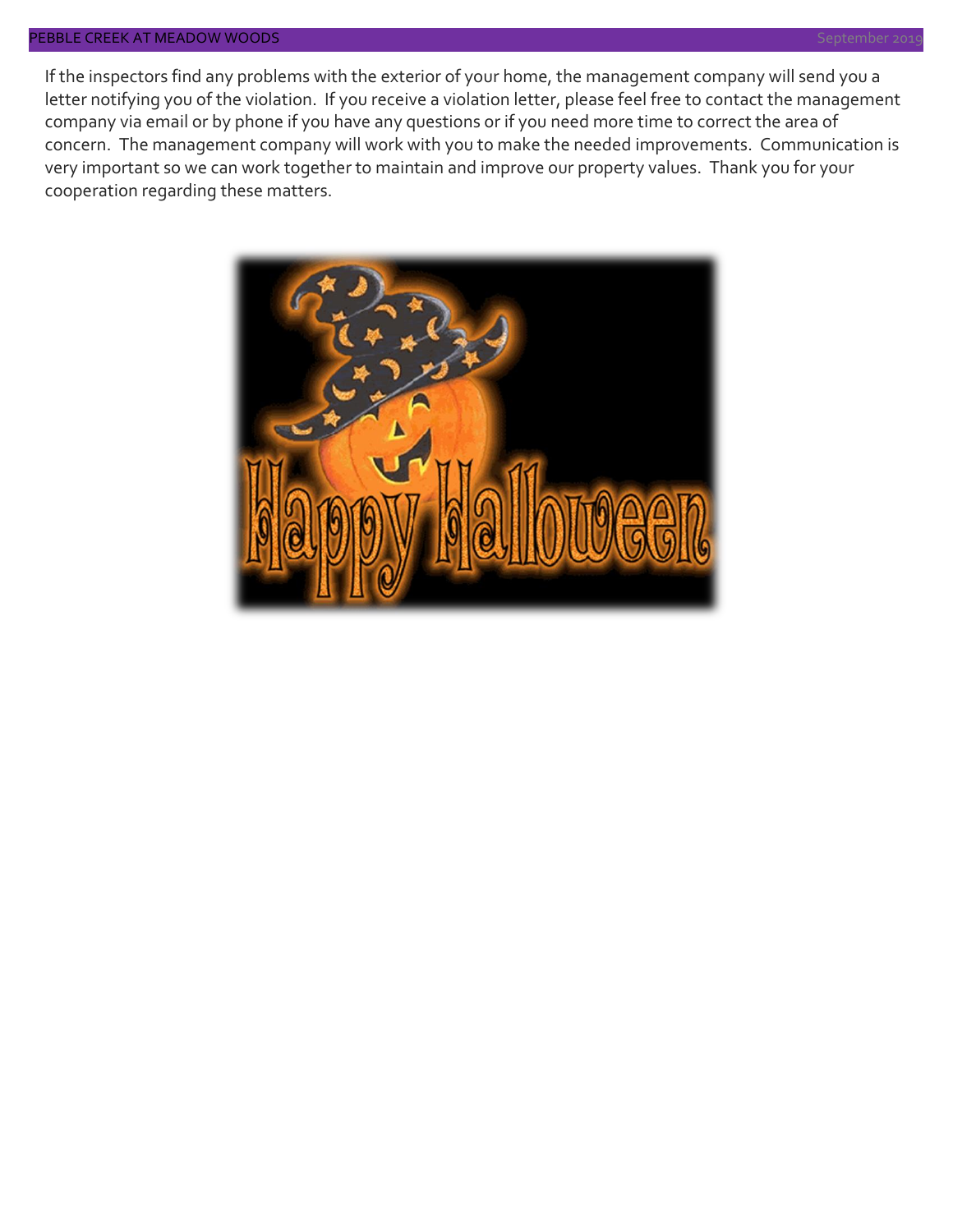### Community Services Phone Numbers

#### **Emergency:**

| Fire, Police, Medical Emergency: | $\overline{911}$ |
|----------------------------------|------------------|
|                                  |                  |

#### **Law Enforcement:**

| Orange County Sheriff's Dept. (Non- | 407-836-4357 |
|-------------------------------------|--------------|
| Emergency):                         |              |
|                                     |              |
|                                     |              |

#### **Utilities:**

| Orange County Utilities: | 407-836-5515 |  |  |
|--------------------------|--------------|--|--|
|                          |              |  |  |

#### **Chamber of Commerce:**

| Orlando Chamber of Commerce: | 407-425-1234 |  |  |
|------------------------------|--------------|--|--|
|                              |              |  |  |

#### **Miscellaneous:**

| Orange County Public Schools:                    | 407-317-3200 |
|--------------------------------------------------|--------------|
| Orange County Office of Emergency<br>Management: | 407-836-9140 |
| Orange County Health Department:                 | 407-858-1400 |
| Florida Poison Information Center:               | 800-222-1222 |
| Orange County Public Library:                    | 407-836-7390 |
| Social Security Administration:                  | 800-772-1213 |
| Orange County<br>Voters' Registration Office:    | 407-836-2070 |
| <b>Orange County Animal Services:</b>            | 407-836-3111 |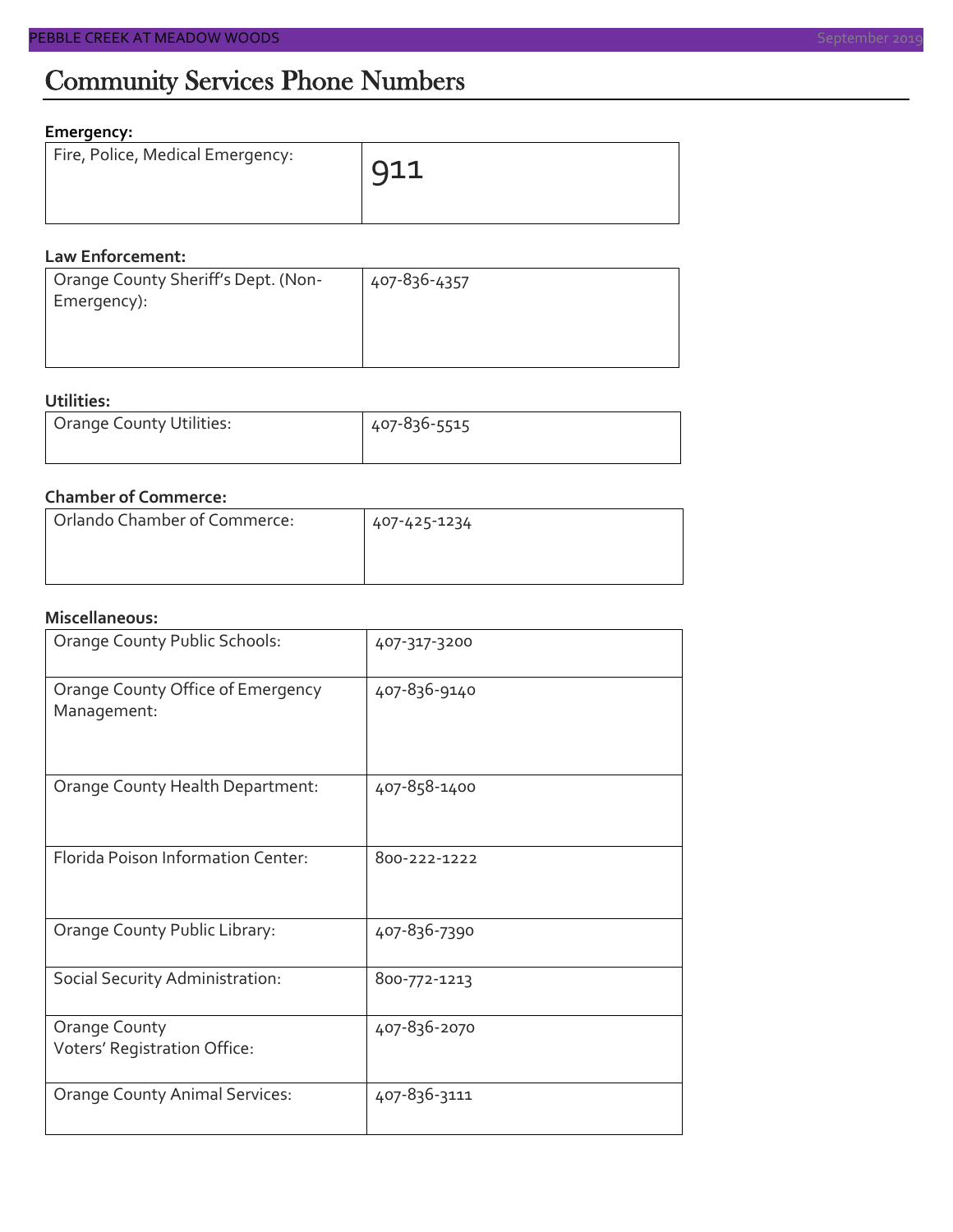#### **PEBBLE CREEK AT MEADOW WOODS HOMEOWNERS' ASSOCIATION, INC.** MAIL OR EMAIL FORM TO: 9419 Tradeport Drive, Orlando, FL 32827

PHONE: 407-251-2200 FAX: 800-759-1820 EMAIL: [info@dwdpm.com](mailto:info@dwdpm.com)

#### **ARCHITECTURAL REVIEW BOARD (ARB) APPLICATION**

|                                                                    | Tenant Name: Tenant Name                                        |                                                                                                                   |                                                                                                                                                                                                                                |                                                                                                                                       |  |
|--------------------------------------------------------------------|-----------------------------------------------------------------|-------------------------------------------------------------------------------------------------------------------|--------------------------------------------------------------------------------------------------------------------------------------------------------------------------------------------------------------------------------|---------------------------------------------------------------------------------------------------------------------------------------|--|
|                                                                    | Property Address: _______________                               |                                                                                                                   |                                                                                                                                                                                                                                |                                                                                                                                       |  |
|                                                                    | Mailing Address: ______________                                 |                                                                                                                   |                                                                                                                                                                                                                                |                                                                                                                                       |  |
|                                                                    |                                                                 |                                                                                                                   | E-mail: E-mail: E-mail: E-mail: E-mail: E-mail: E-mail: E-mail: E-mail: E-mail: E-mail: E-mail: E-mail: E-mail: E-mail: E-mail: E-mail: E-mail: E-mail: E-mail: E-mail: E-mail: E-mail: E-mail: E-mail: E-mail: E-mail: E-mail |                                                                                                                                       |  |
|                                                                    |                                                                 |                                                                                                                   |                                                                                                                                                                                                                                | In Accordance with the Declaration of Covenants, Conditions and Restrictions and the Association's Rule and Requlations, Installation |  |
|                                                                    | must conform to this approval and the Association's quidelines. |                                                                                                                   |                                                                                                                                                                                                                                |                                                                                                                                       |  |
|                                                                    |                                                                 | I hereby request consent to make the following changes, alteration, renovations and /or additions to my property. |                                                                                                                                                                                                                                |                                                                                                                                       |  |
| () Swimming Pool () Lawn Ornament () Screen Enclosure<br>( ) Fence |                                                                 |                                                                                                                   |                                                                                                                                                                                                                                | () Landscaping                                                                                                                        |  |
| ( ) Patio                                                          | ( ) Exterior Color                                              | () Lawn Replacement                                                                                               |                                                                                                                                                                                                                                |                                                                                                                                       |  |
| Description:                                                       |                                                                 |                                                                                                                   |                                                                                                                                                                                                                                |                                                                                                                                       |  |

Attach two (2) copies of the property survey that shows the locations of the proposed change, alteration, renovation or addition.

\_\_\_\_\_\_\_\_\_\_\_\_\_\_\_\_\_\_\_\_\_\_\_\_\_\_\_\_\_\_\_\_\_\_\_\_\_\_\_\_\_\_\_\_\_\_\_\_\_\_\_\_\_\_\_\_\_\_\_\_\_\_\_\_\_\_\_\_\_\_\_\_\_\_\_\_\_\_\_\_\_\_\_\_\_\_\_\_\_\_\_

Attach two (2) drawings of your plan(s). Attach two (2) color samples, if applicable.

#### **NOTE: Applications submitted by fax or without two (2) copies of the survey, drawing, or color sample will be considered incomplete. If an application is incomplete, it will not be processed and will be returned to you.**

I hereby understand and agree to the following conditions.

- 1. No work will begin until written approval is received from the Association. You have 60 days from the approval date to complete the work. If not, then you must reapply for ARB approval.
- 2. All work will be done expeditiously once commenced and will be done in a professional manner by a licensed contractor or myself.
- 3. All work will be performed timely and in a manner that will minimize interference and inconvenience to other residents.
- 4. I assume all liability and will be responsible for any and all damages to other lots and/or common area, which may result from performance of this work.
- 5. I will be responsible for the conduct of all persons, agents, contractors, subcontractors and employees who are connected with this work.
- 6. I am responsible for complying with all applicable federal, state and local laws, codes, regulations and requirements in connection with this work. I will obtain any necessary governmental permits and approval for the work.
- 7. Upon receipt DWD Professional Management, LLC will forward the ARB Application to the Association. A decision by the Association may take up to 30 days. I will be notified in writing when the application is either approved or denied.

ALL HOMEOWNERS ARE RESPONSIBLE FOR FOLLOWING THE RULES AND GUIDELINES OF THEIR ASSOCIATION WHEN MAKING ANY EXTERIOR MODIFICATIONS.

Signature of Owner(s):  $\Box$ 

| <b>DO Not Write Below This Line</b> |             |                  |            |                        |  |  |
|-------------------------------------|-------------|------------------|------------|------------------------|--|--|
| This Application is hereby:         | () Approved |                  | ( ) Denied |                        |  |  |
| <b>Comments:</b>                    |             |                  |            |                        |  |  |
| <b>Date Received</b>                |             | Mailed to Assoc. |            | <b>Mailed to Owner</b> |  |  |